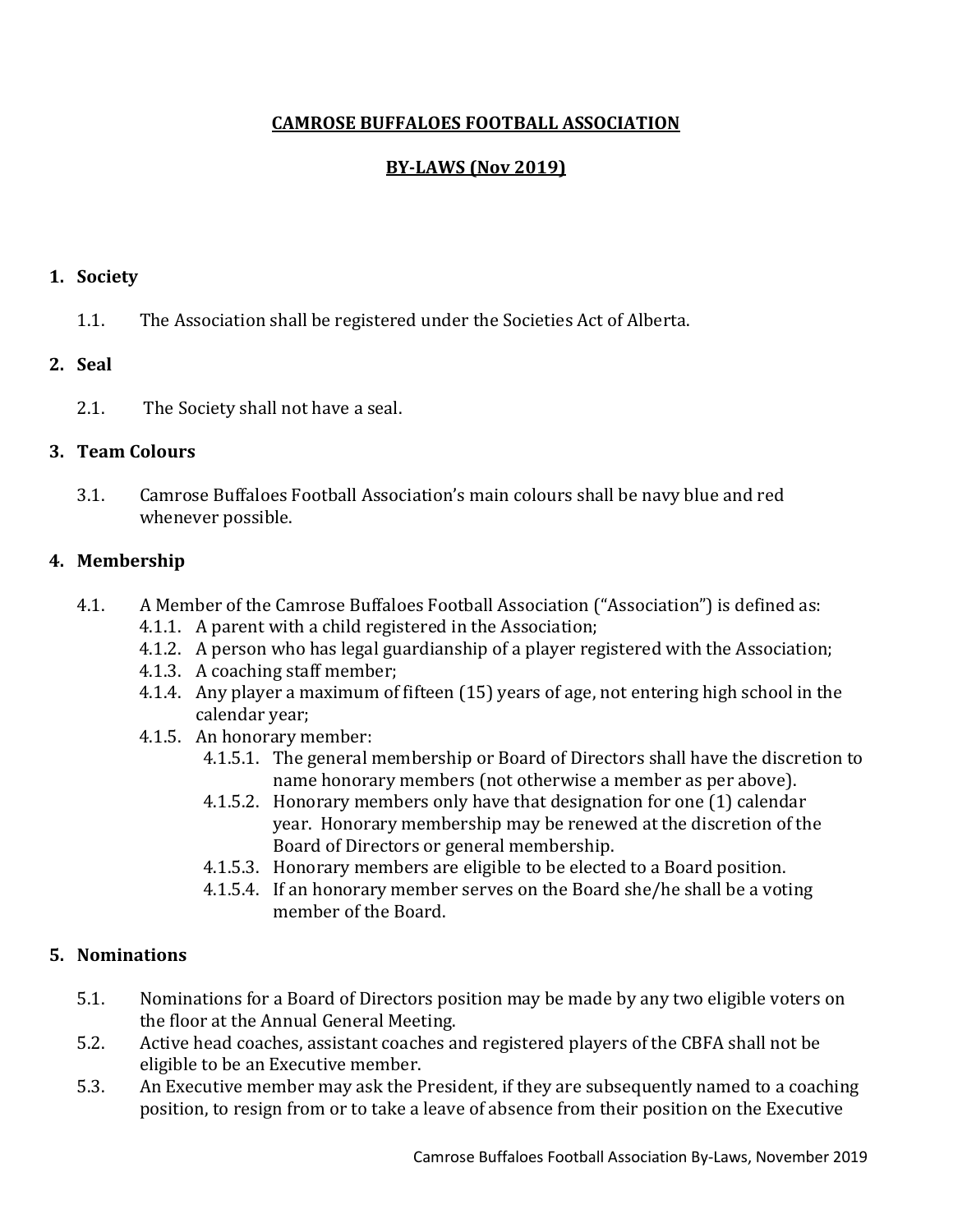for the duration of the football season. The Executive may choose to name a person to fill the Executive position on an interim basis.

#### 6. Board of Directors

- 6.1. The Board of Directors shall, subject to the by-laws, have full control and management of the Affairs, Operations, Directives, Rules, Polices and Procedures of the Camrose Buffaloes Football Association.
- 6.2. Composition: The Board of Directors shall consist of: The Executive Directors of the CBFA (President, Vice President, Treasurer, Secretary, Registrar), Field Operations Director, Fundraising Director, Equipment Director, Media and Communications Director, Special Events Director, Coaching Director. Board members are expected to attend all meetings,

#### 7. Executive

- 7.1. Executive members must be members of the Association.
- 7.2. The executive shall consist of: President, Vice-President, Treasurer, Secretary, Registrar.
- 7.3. Any position not filled at the Annual General Meeting shall be voted upon at a subsequent Board of Directors meeting.
- 7.4. No one can be elected to serve two Executive positions at the same time.

#### 8. Specific Duties of the Elected Board of Directors

#### 8.1. President

- 8.1.1. The President shall preside at all general membership meetings and Board of Directors meetings of the Association.
- 8.1.2. Shall sit as a voting member of all Association committees.
- 8.1.3. Shall be a voting member of the Board. However, while presiding, shall only vote on the Board or at meetings of the Association in the case of a tie.

#### 8.2. Vice President

- 8.2.1. In the absence of the President, the Vice-President shall have and exercise all powers of the President.
- 8.2.2. Shall perform duties as requested by the President.
- 8.2.3. Shall be a voting member of the Board of Directors and Executive.

#### 8.3. Treasurer

- 8.3.1. The Treasurer shall keep record of all monies received and disbursed; deposit all monies in the Association bank; and ensure individual disbursements over \$50 are made by cheque.
- 8.3.2. Shall present at each Annual General Meeting a report of the year's operations and a financial statement setting out the receipts and disbursements of the Association.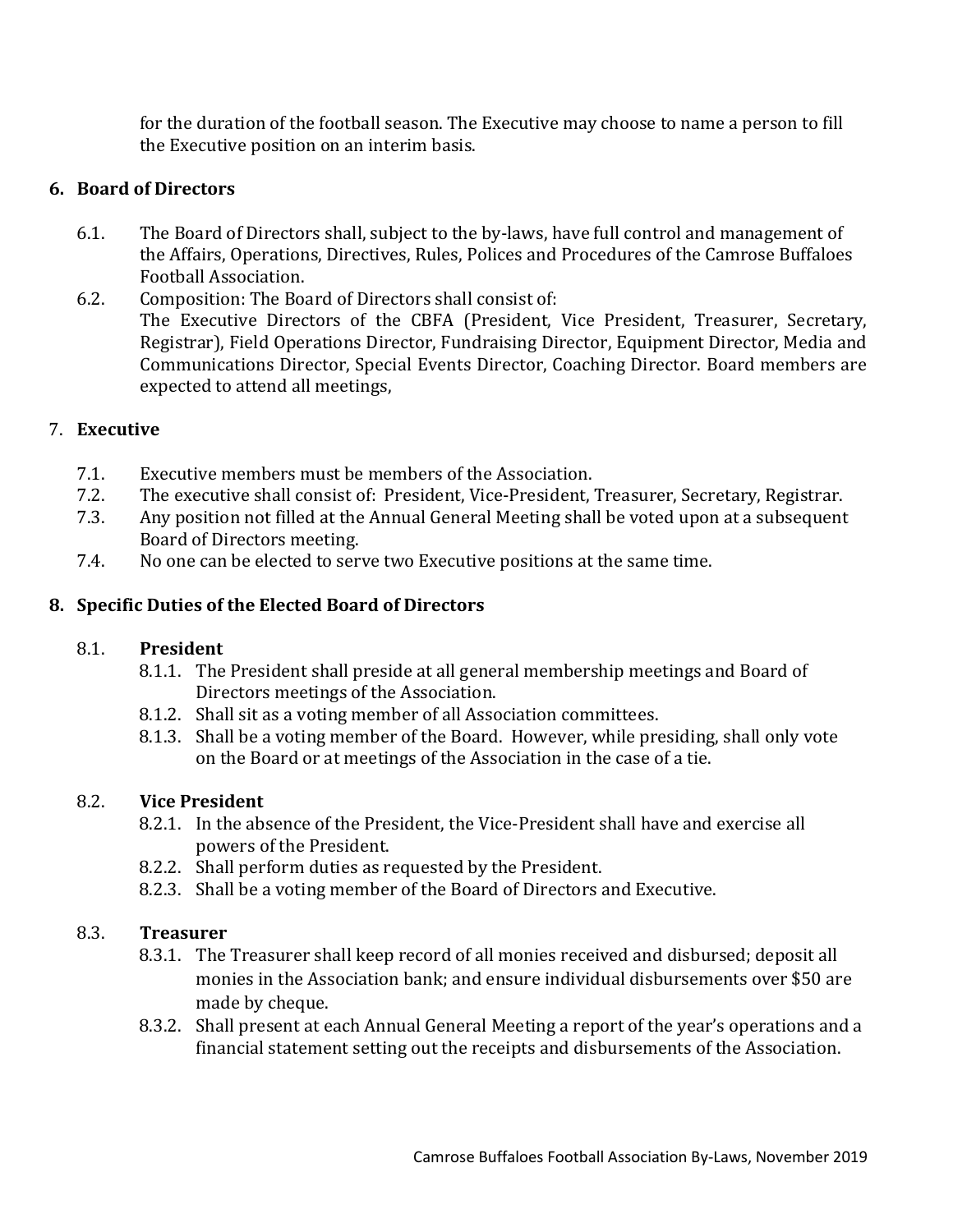- 8.3.3. Shall, in collaboration with the Secretary, replenish petty cash funds and submit the Annual Return by March 15<sup>th</sup> on behalf of the Association in accordance to the Societies Act of Alberta.
- 8.3.4. Shall ensure all equipment and property of the Association is adequately insured on a yearly basis.
- 8.3.5. Shall be a voting member of the Board of Directors and Executive.

#### 8.4. Secretary

- 8.4.1. Shall prepare and keep the minutes, action item listing and decision ledger of all executive, annual general and special meetings of the Association and distribute the minutes of all meetings as directed by the President and the Board Directors. Decisions made via e-mail shall be printed and recorded within the Association files and decision ledger.
- 8.4.2. Shall conduct correspondence on behalf of the Association as directed.
- 8.4.3. Shall, in collaboration with the Treasurer, submit the Annual Return by March  $15<sup>th</sup>$  on behalf of the Association in accordance to the Societies Act of Alberta and administer the petty cash fund in a responsible manner.
	- 8.4.3.1. To facilitate small purchases or reimbursements needed in the day-to-day operations of the Association, the Secretary will administer a \$200 petty cash fund to facilitate cash reimbursements with accompanying receipts for items \$50 or less. Any advances from the petty cash fund must be authorized by one Board member and one volunteer and recorded and signed off in the petty cash ledger.
- 8.4.4. Shall be responsible for all books, reports and filing of the Association.
- 8.4.5. Shall be a voting member of the Board of Directors and Executive.

### 8.5. Registrar

- 8.5.1. Shall be responsible for coordinating registration of all players participating under the jurisdiction of the Association.
- 8.5.2. Shall establish the rules of registration in concert with the Board of Directors.
- 8.5.3. Shall keep records of all the Association's registrants.
- 8.5.4. Shall make available a complete list of all registered players, coaches, managers, trainers and team representatives.
- 8.5.5. Shall liaise with respective team managers and/or representatives for the collection of all documentation required for registration and shall ensure that all players, coaches, assistants, team managers and any other staff, are insured with Football Alberta.
- 8.5.6. Shall provide a detailed statement of all financial transactions (money/cheques) submitted to the Treasurer.
- 8.5.7. Shall be a voting member of the Board of Directors and Executive.

#### 8.6. Field Operations Director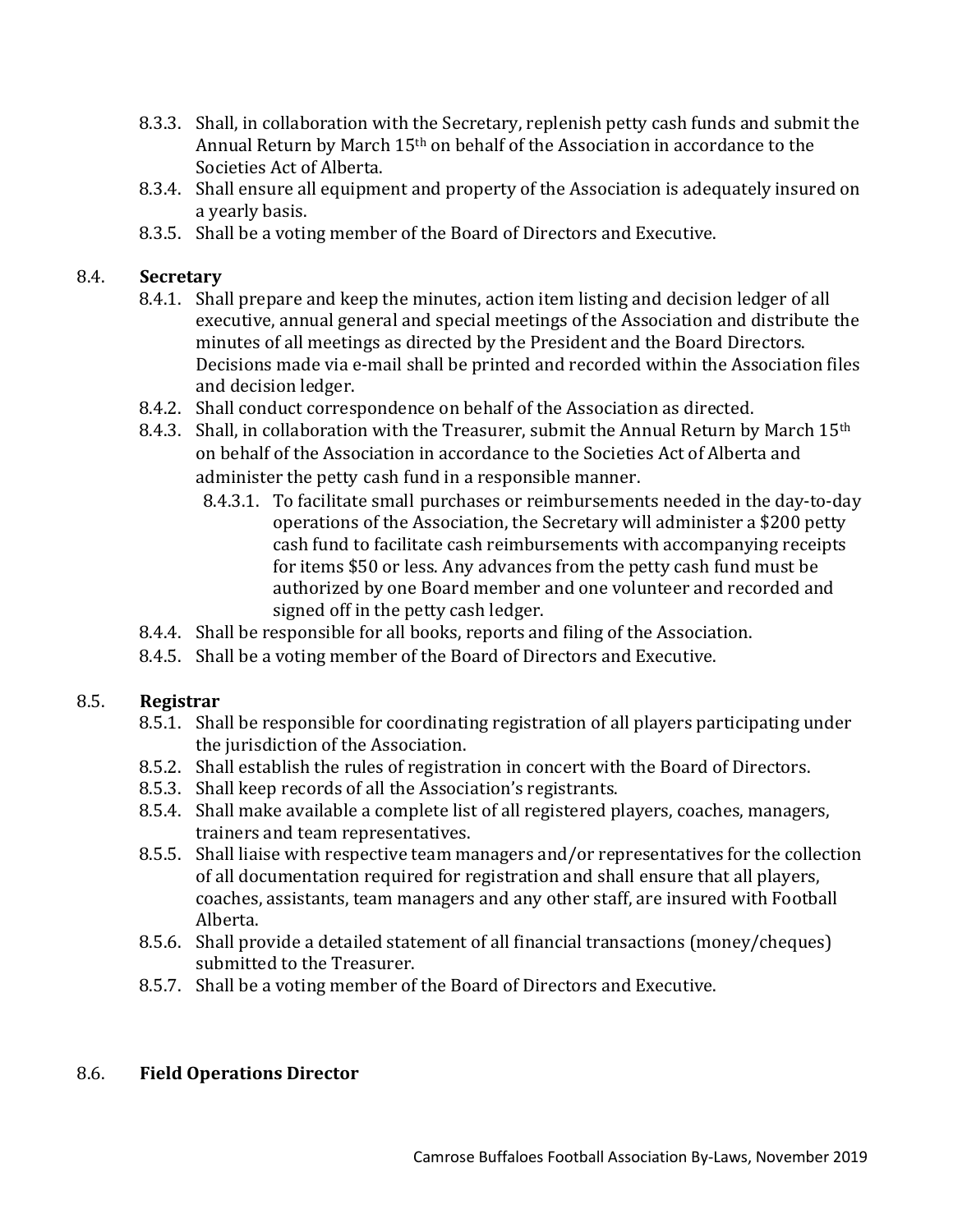- 8.6.1. Shall ensure that the teams of the Camrose Buffaloes Football Association have adequate practice and home game fields on which to play.
- 8.6.2. Shall liaise with the City of Camrose, Battle River School Division, and any other group responsible for sports fields.
- 8.6.3. Shall arrange for garbage cans and portable toilets at the home and practice fields as needed.
- 8.6.4. Shall ensure that proper game and scorekeeping equipment are present at the field of play when needed.
- 8.6.5. Shall ensure proper certified officials are scheduled for all games.
- 8.6.6. Shall arrange change rooms for teams and officials as needed, when available.
- 8.6.7. Shall be a voting member of the Board of Directors.

## 8.7. Fundraising Director

- 8.7.1. Shall be responsible for initiating new fundraising ideas and providing support to enable their success.
- 8.7.2. Shall enable the success of other fundraising initiatives as directed by the Executive.
- 8.7.3. Shall submit applications for casinos/raffles as directed by the Executive.
- 8.7.4. Shall keep records of all casino/raffle transactions.
- 8.7.5. Shall ensure casino regulations are followed in accordance with AGLC.
- 8.7.6. Shall provide a detailed statement of all financial transactions (money/cheques) submitted to the Treasurer.
- 8.7.7. Shall be a voting member of the Board of Directors.

# 8.8. Equipment Director

- 8.8.1. Shall be responsible for purchasing, reconditioning, repairing and controlling inventory as directed by the Executive.
- 8.8.2. Shall establish and maintain records of equipment.
- 8.8.3. Shall liaise with team manager(s) under the jurisdiction of the Association.
- 8.8.4. Shall be a voting member of the Board of Directors.

# 8.9. Media & Communications Director

- 8.9.1. Shall be responsible for updating and maintaining the website and pages of www.camrosebuffaloes.com and other social media accounts, in a timely manner.
- 8.9.2. Shall collaborate with the Registrar to ensure the registration web portal is up to date and relevant. As well as to provide the Registrar with access to team rosters.
- 8.9.3. Shall be responsible for the Association's email account, responding to and/or forwarding messages in a timely manner.
- 8.9.4. Shall be responsible for sending information to members as requested by the Board.
- 8.9.5. Shall cultivate a relationship with media outlets (radio, print) in order to raise the profile of minor football in the community.
- 8.9.6. Shall be responsible for media releases throughout the year.
- 8.9.7. Shall collaborate with the Fundraising Coordinator and sponsorship committee as required for media or advertising.
- 8.9.8. Shall be a voting member of the Board of Directors.

### 8.10. Special Events Director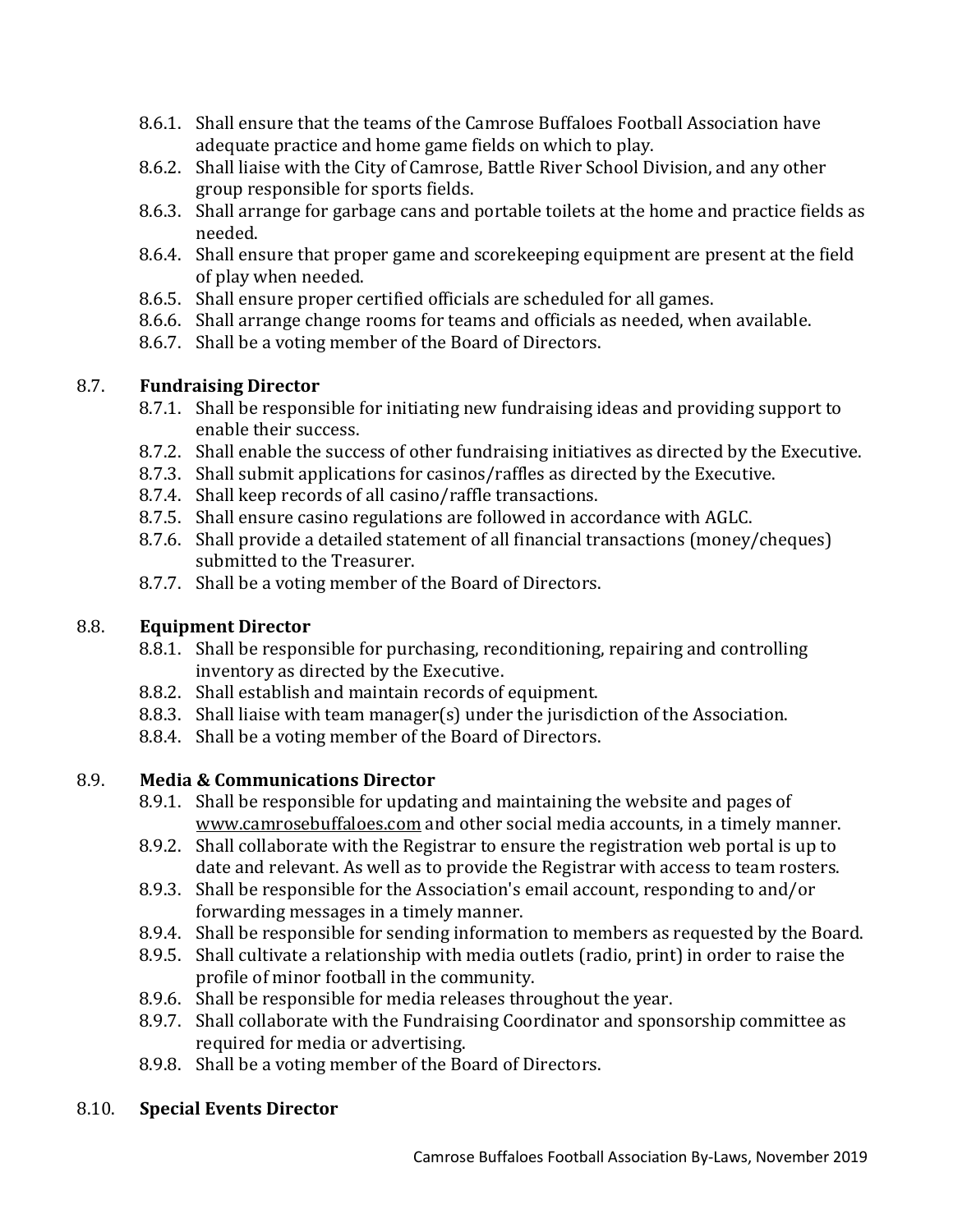- 8.10.1. Shall organize, under the direction of the Executive, all special events of the Camrose Buffaloes Football Association. These include, but are not limited to, the annual Minor Football Day; year end banquet and awards, and attending events as a group.
- 8.10.2. Shall be present to coordinate and assist all special events. If unable to attend due to extenuating circumstances, shall appoint a member to fulfill the duties.
- 8.10.3. Shall collaborate with the Team Managers to organize volunteers and communicate with members.
- 8.10.4. Shall be a voting member of the Board of Directors.

# 8.11. Coaching Director

- 8.11.1. Shall communicate with and attend all coaching related meetings with the CDMFA.
- 8.11.2. Shall keep records of all coaching requirements for each coach.
- 8.11.3. Shall keep records of all trainers' requirements for each trainer.
- 8.11.4. Shall provide the Registrar all required information for coaches and trainers to be registered and insured with the CDMFA and Football Alberta as needed.
- 8.11.5. Shall ensure that all coaches are aware of and following all Football Canada, Football Alberta and CDMFA rules and mandates.
- 8.11.6. Shall host a coach meeting annually prior to Spring Camp and/or Season start-up.
- 8.11.7. Shall oversee and mentor Junior Coaches volunteering with Camrose Buffaloes Football Association.
- 8.11.8. Shall be a voting member of the Board of Directors.

# 9. Revoking or Withdrawing of Association Membership

- 9.1. Any complaints pertaining to conduct of members must be submitted to the President in writing and signed by the complainant.
- 9.2. A member accused with contravening the By-Laws or behavior that demeans the good name of the Camrose Buffaloes Football Association shall be compelled to appear before the Executive prior to disciplinary action being imposed.
- 9.3. If, after discussion and review, the Executive determines that an Association member is guilty of contravening the By-Laws or exhibiting behaviors that demean the good name of the Camrose Buffaloes Football Association, the Executive shall be empowered to suspend or revoke a person's membership in the Association (expulsion).
- 9.4. A simple majority vote by the Executive is necessary to suspend an Association member or expel him/her from the Association.
- 9.5. A member may withdraw her/his membership by written request presented to the executive.

# 10. Removal from the Board of Directors/Officers

- 10.1. If an executive member, for whatever reason, decides that he/she cannot fulfill the duties of his/her position, he/she should submit a written letter of resignation to the Executive.
- 10.2. If it is alleged that a Board member is not adequately fulfilling his/her position, the situation should be discussed and reviewed by the Executive. After this review, the Executive (by majority vote) can remove a person from the Board position.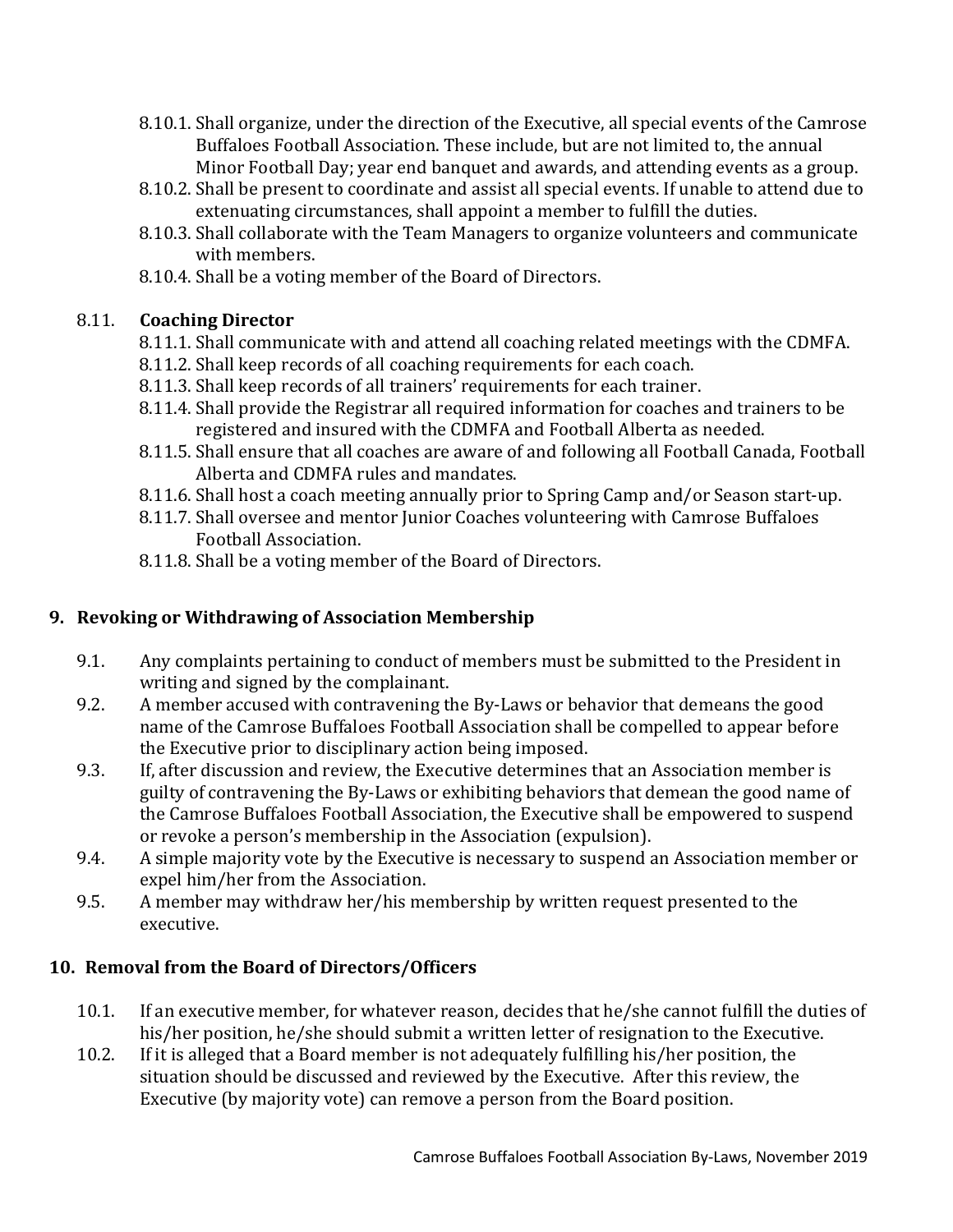- 10.3. If a Board Member is absent from three consecutive meetings without acceptable reason, they are deemed as not adequately fulfilling their position.
- 10.4. If a Board member has had their Association membership suspended or revoked, he/she is also deemed to have been removed from his/her Board position.
- 10.5. If a Board of Directors position is vacated between Annual General Meetings the Executive can appoint another member of the Association to complete the term.

## 11. Financial Operations

- 11.1. The Executive shall set dues and fees.
- 11.2. The new Executive, following the Annual General Meeting, shall be empowered to make adjustments to the budget, as necessary.
- 11.3. All fundraising shall be coordinated and approved through the Camrose Buffaloes Football Association.
- 11.4. For the purposes of carrying out its objectives, the Association may borrow, or raise, or secure the payment of money in such a manner as it sees fit, and in particular by the issue of debentures or notes, but this power shall be exercised only under the authority of the Association, and in no case, shall debenture or notes be issued without the sanction of a special resolution of the Association.
- 11.5. The Association shall have three (3) Signing Officers on its bank accounts. The Treasurer and two (2) Board members duly-appointed by the Executive (the President is eligible to be named as a signing officer). Two signatures shall be needed on all cheque disbursements.

# 12. Auditing

- 12.1. The books, accounts and records of the Secretary and Treasurer shall be audited at least once each year by a duly qualified accountant or by two members of the society, not of the Board, elected for that purpose at the Annual Meeting.
- 12.2. A complete and proper statement of the standing of the books for the previous year shall be submitted by such auditor at the Annual General Meeting of the society. The fiscal year end of the society shall be March 31.
- 12.3. Books and records of the society may be inspected by any member of the society at the Annual Meeting or at anytime upon giving reasonable notice and arranging a time satisfactory to the officer or officers having charge of same. Each member of the Board shall at all times have access to such books and records.

# 13. Meetings

- 13.1. The President or Vice President must be in attendance in person, or by phone, to chair all meetings.
- 13.2. General Meetings shall be open to any business from the floor. Special Meetings shall only discuss the pre-determined business as noted in the notice of meeting.
- 13.3. The Annual General Meeting of the Association shall be held during the month of November each year. The Board of Directors shall be elected at the Annual General Meeting. The members of the CBFA shall be notified a minimum of 21 days on advance of the AGM via email, with the date, time and location.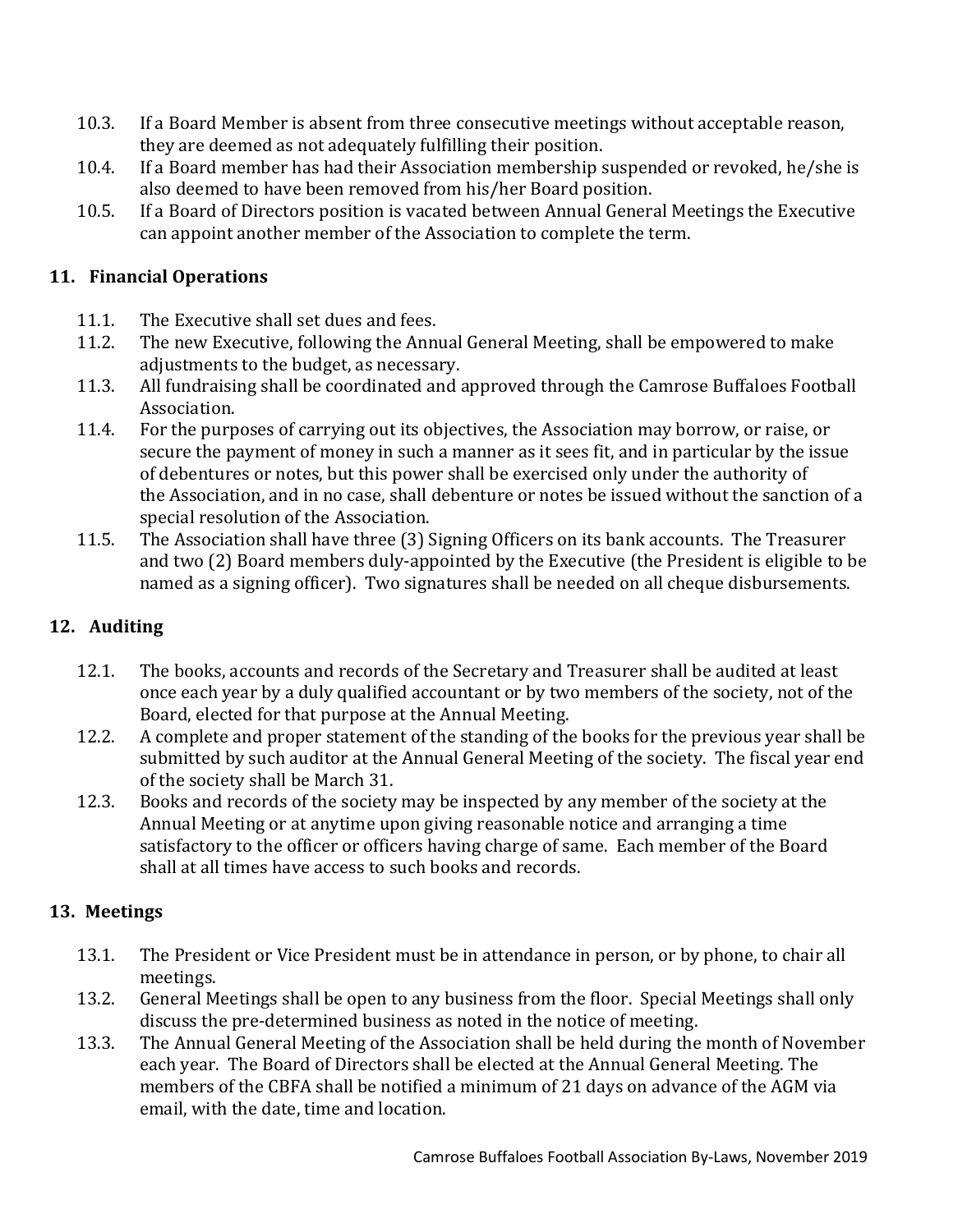- 13.4. The Annual General Meeting shall be open to the pubic; non-members shall not be entitled to vote, take part in debates or address the meeting without the permission of the President.
- 13.5. All meetings of the Board of Directors, Executive or general membership shall be at the call of the President or Vice President except as outlines below.
- 13.6. At the request of ten (10) members or four (4) Board members the President shall call a general or special meeting with forty-eight (48) hours' notice through email upon receipt of the written request.
- 13.7. Quorum for a general or special meeting of the general membership of the Association shall be ten (10) voting members.
- 13.8. A quorum for a Board of Directors or Executive meeting shall consist of a majority of elected officers.
- 13.9. All meetings shall be convened promptly at the appointed time or within ten (10) minutes of the time.
- 13.10. Any member of the Association is eligible to attend Board of Directors meetings and may take part in discussions, although the Executive has the discretion to exclude non-Board members for any specific item of business.
- 13.11. In the event that a quorum is not present, the Annual General Meeting shall be adjourned with a date set within the first week of the following month providing notice through general media (email).

## 14.Voting

- 14.1. Only members of the Association may vote.
- 14.2. Non-voting members of the Board may vote at all general or special meetings of the general membership.
- 14.3. Only duly-elected members of the Board of Directors are entitled to vote at a Board meeting.
- 14.4. Only duly-elected members of the Executive are entitled to vote an Executive meeting.
- 14.5. There shall be no proxy votes.
- 14.6. Voting on a motion via e-mail between regularly scheduled meetings shall be permitted with a majority vote. Decisions made via e-mail shall be printed and recorded within the Association files and decision ledger.
- 14.7. No person shall have more than one vote.
- 14.8. Maximum of two votes per player's family.
- 14.9. At the discretion of the President, voting at all meetings shall be by show of hands or by standing vote, or by secret ballot, but only those persons present and entitled to vote may demand a vote by secret ballot.
- 14.10. All voting at elections, when an office or position is contested shall be by secret ballot.

#### 15. Remuneration